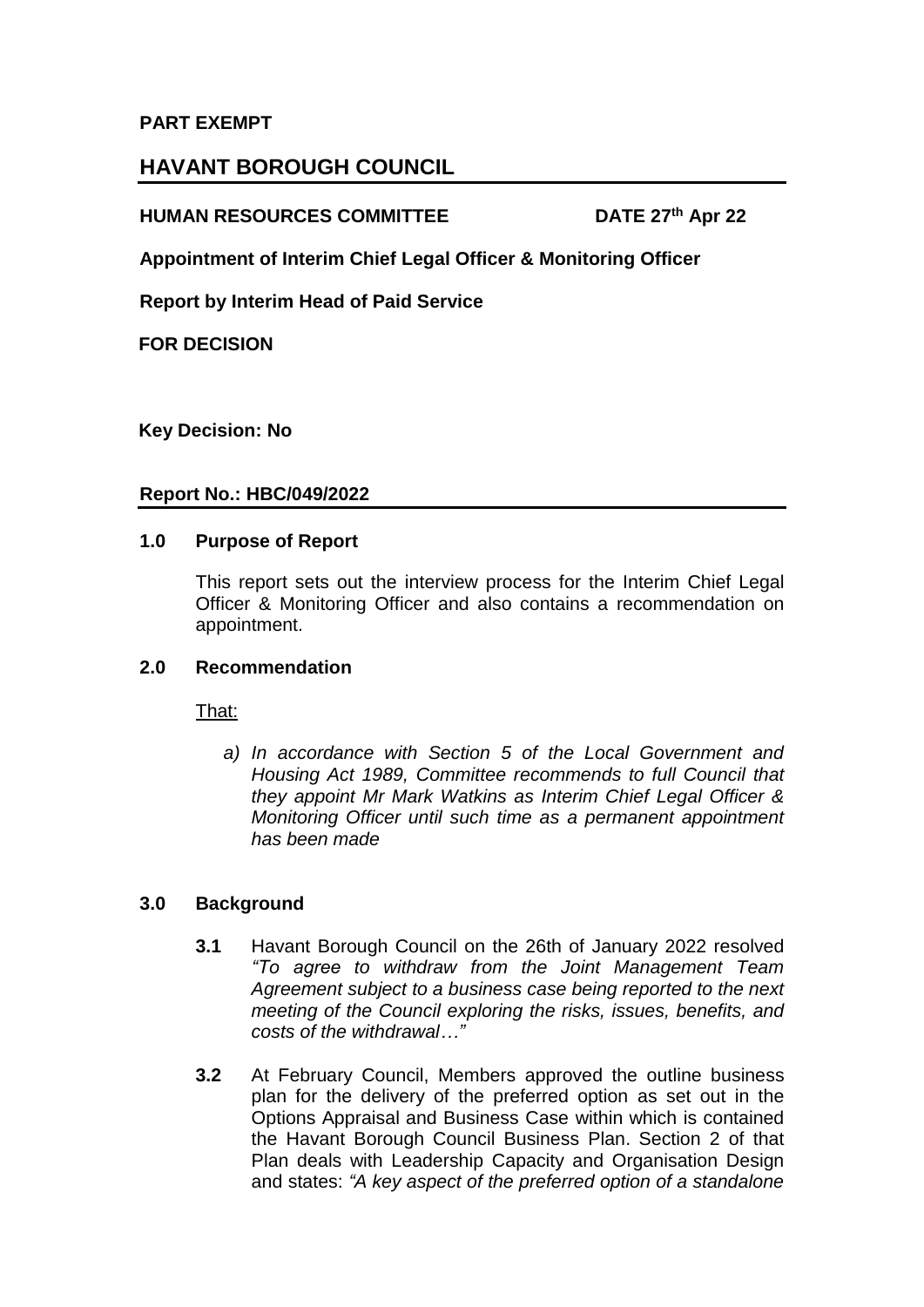*council is the desire to enhance leadership capacity to deliver corporate objectives. The Council has already appointed an Acting Chief Executive and…. more immediately, the Acting CEO will employ a temporary…. [sole] monitoring officer as swiftly as possible to fulfil the Council's statutory obligations."*

- **3.3** As a result of the decision referred to in paragraph 3.1 above, the monitoring officer role for Havant Borough Council has recently been vacated.
- **3.4** As part of the proposed structure of the new Senior Management Team for Havant Borough Council, the Acting Chief Executive as Head of Paid Service requires a Chief Legal Officer who will also undertake the statutory role of Monitoring Officer. Committee is asked to recommend to full Council that Mr Watkins be appointed as Interim Chief Legal Officer & Monitoring Officer on an interim basis for the period of time it takes to recruit permanently to this post.

### **4.0 Subject of Report**

- **4.1** Order 89.1 of Officer Employment Standing Orders (Part Three, Section F) (the ESOs) provides that where the council proposes to appoint exclusively from amongst existing officers then this Committee shall *"make arrangements in connection with this appointment".* This report sets out below what those arrangements should be.
- **4.2** The above arrangements will consist of the following:
	- 1. Interview by this Committee
	- 2. Assessment
	- 3. Recommendation (as appropriate)
	- 4. Consultation with Cabinet Members
	- 5. Appointment by full Council

For the convenience of Committee a Job Description for this role is annexed at Appendix No 1. A curriculum vitae for Mr Watkins is annexed to this report at Appendix No 2.; HR Committee will undertake Stages 1, 2 & Stage 3; consultation (Stage 4) will be handled by the Head of OD.

- **4.3** Order 87.2 of the ESOs provides that where the Council is proposing to appoint a chief officer then the Committee shall include at least one Cabinet member.
- **4.4** Attached at Appendix No 1 to this report is the Job Description for monitoring officer.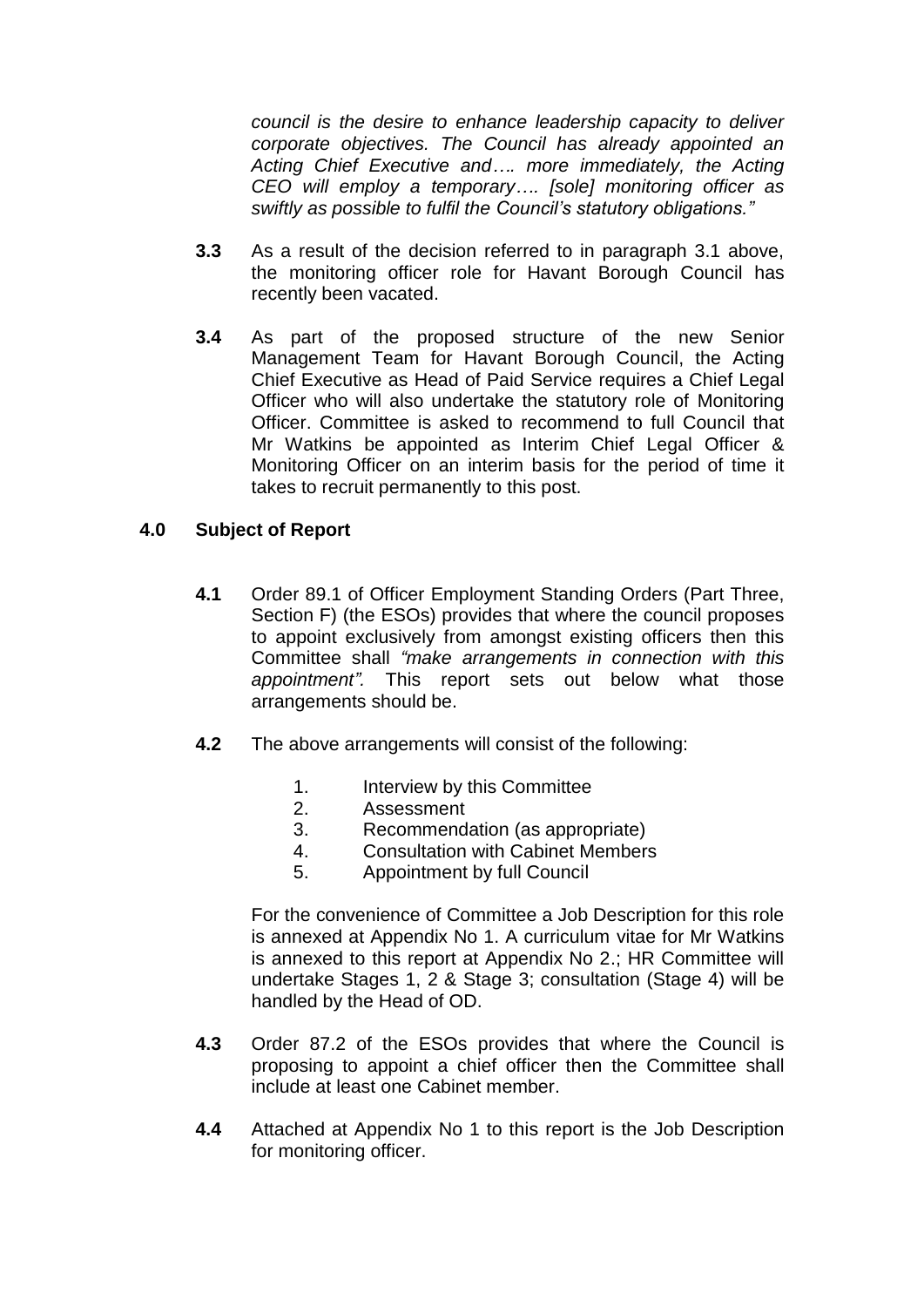**4.5** Attached at Appendix No 2 is the curriculum vitae for Mr Watkins

## **5.0 Implications**

- **5.1 Resources:** The interim post will be met within existing budgets
- **5.2 Legal:** It is a statutory requirement contained within s5 of the Local Government and Housing Act 1989 to appoint a monitoring officer

### 4.3 **Consultation**

Discussed with the Leader & Deputy Leader

**Contact Officer: Kim Sawyer Job Title:** Acting Chief Executive<br> **E-Mail:** kim.sawver@havant.go **E-Mail: kim.sawyer@havant.gov.uk**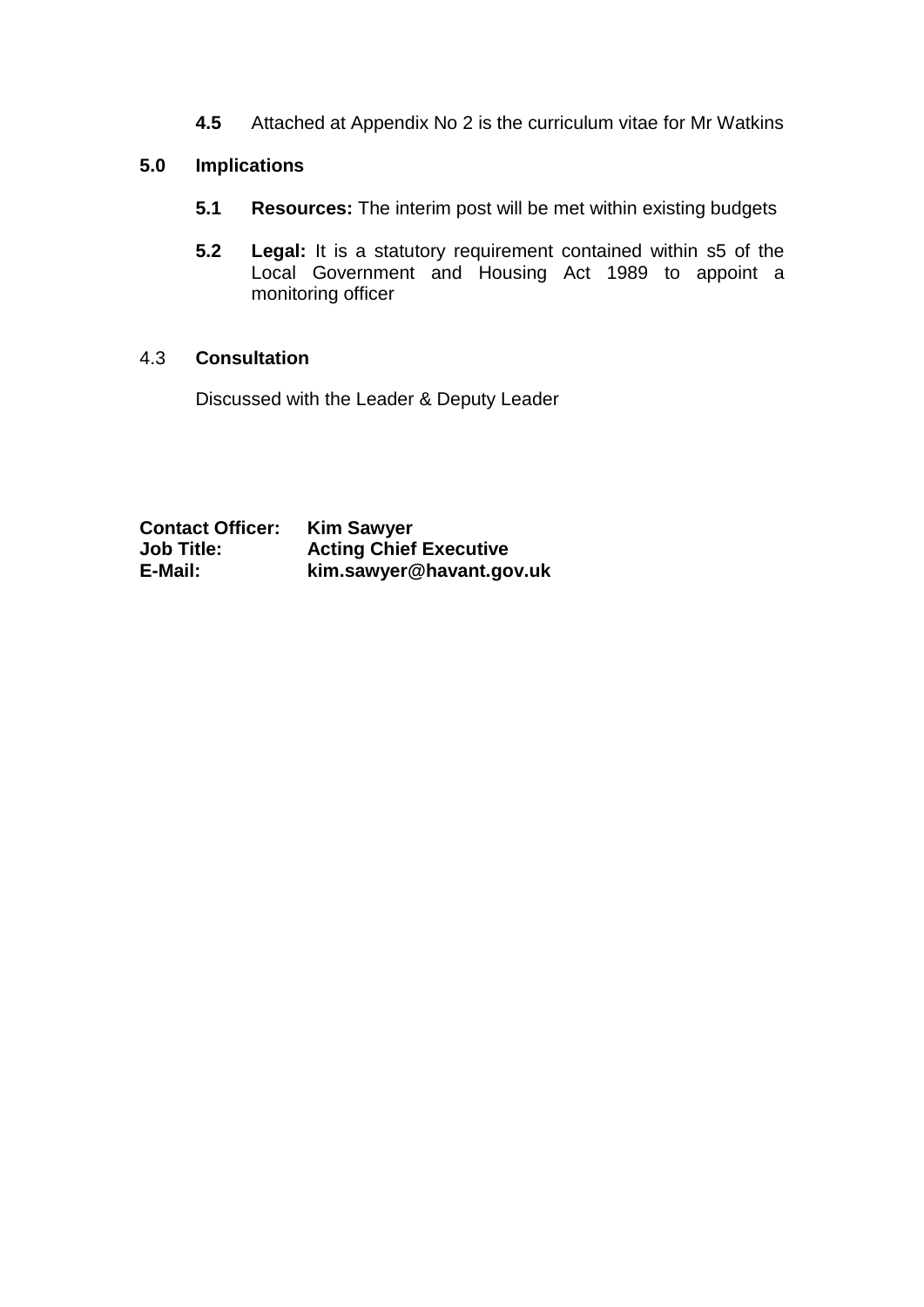**Appendix No 1** - Job Description